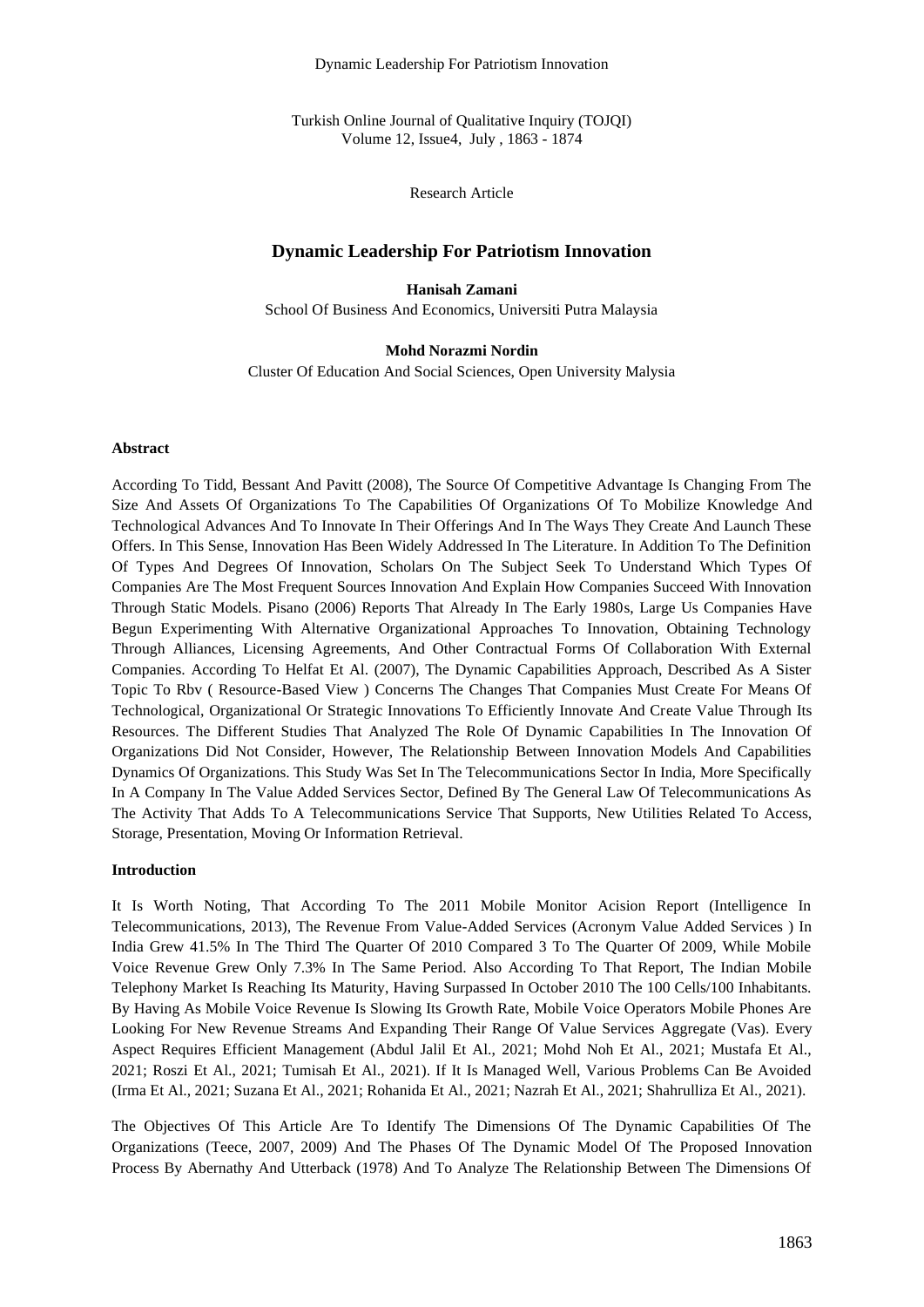Dynamic Capabilities Organizations And The Dynamic Process Of Innovation. The Research Question That Arises In This Study, Therefore, Is: What Is The Relationship Between The Dimensions Of The Dynamic Capabilities Of Organizations And The Innovation Process In A Value-Added Services Company? To Achieve The Objectives Proposed For This Article, A Case Study Was Developed. Unique Of A Company In The Value Added Services (Vas) Sector In The Telecommunications. All Aspects Require Effective Leadership And Management (Mohd Arafat Et Al., 2021; Sumaiyah Et Al., 2021; Hifzan Et Al., 2021; Shahrul Et Al., 2021; Helme Et Al., 2021).

#### Innovation

Schumpeter (1950), Considered The Father Of Innovation Studies, Understands That Entrepreneurs Will Seek To Gain Competitive Advantage Using Technological Innovation Through Development New Products Or Services Or New Processes To Produce Them. According To The Aforementioned Author, The Innovation Will Guarantee Competitive Advantage Or Monopoly Profits Until Other Entrepreneurs Come To Imitate Them, Thus Amortizing Monopoly Profits Until An Entrepreneur Develops A New Product, Service Or Process, Returning To The Beginning Of The Cycle Described By The Referred Author As Process Creative Destruction. Every Organization Values Perfect Management In Ensuring Success (Farah Et Al., 2021; Syahrul Et Al., 2021; Quah Et Al., 2021; Ahmad Syarifuddin Et Al., 2021; Jumiah Et Al., 2021).

Abernathy And Utterback (1978), Similarly To Schumpeter (1950) See The Innovation Of Cyclical Way, But They Argue That, For A Given Set Of Technological And Market Conditions, There Seems To Be A Long Period Of Relative Stability, In Which There Are Continuous And Countless Small Variations Around A Base Innovation.

According To Afuah (1998), Innovation Can Be Defined As The Use Of A New Knowledge To Offer A New Product Or Service That Customers Want, Or How To Adopt Ideas That Are New To The Organization That Adopts Them. The Author Proposes That Regardless Of Origin, To Be An Innovation, An Idea Must Be Converted Into A Product Or Service That The Market Absorbs. The Success Of Something Depends On Good And Efficient Management (Mohd Ali Et Al., 2021; Parimala Et Al., 2021; Siti Jamilah Et Al., 2021; Nor Fauziyana Et Al., 2021; Noel Et Al., 2021).

Additionally, Tidd Et Al. (2008) Argue That Innovation Is An Essential Process, Concerned With Renewing What The Company Offers (Its Products And/Or Services) And With The Ways That Products And Services Are Manufactured And Sold. In Addition To Defining The Types And Degrees Of Innovation, The Innovation Literature Seeks To Understand What Types Of Companies Are Most Frequent Sources Of Innovation And Explain How The Companies Succeed With Innovation Through Static Models And Dynamic. The Best Way Is To Do Efficient Management (Ahmad Shafarin Et Al., 2021; Junaidah Et Al., 2021; Farah Adibah Et Al., 2021; Ahmad Shakani Et Al., 2021; Muhamad Amin Et Al., 2021). This Demonstrates That The Importance Of Something Being Managed Well (Santibuana Et Al., 2021; Nor Diana Et Al., 2021; Zarina Et Al., 2021; Khairul Et Al., 2021; Rohani Et Al., 2021; Badaruddin Et Al. , 2021, Abdul Rasid Et Al., 2021).

#### **Dynamic Innovation Model Of Abernathy And Utterback**

The Dynamic Model Of The Innovation Process By Abernathy And Utterback (1978) Describes, By Through The Association Of Interdependent Degrees Of Innovation In Products And Processes In The Fluid Phases, Transitory And Specific To The Dynamics Of Innovation, Observable Patterns Of Innovation In All The Industries And Sectors.

According To Tidd Et Al. (2008), The Dynamic Model Of The Innovation Process Developed By Abernathy And Utterback (1978), Considered Still Current And Able To Explain The Innovation Process, Seeks To Understand The Stages Of Evolution Of A Successful Industry, Identifying Periods Of Flexibility, Intermediate And Full Maturity Of The Dynamic Model Of The Innovation Process. Additionally, Parthasarathy Et Al. (2011) Emphasize That The Dynamic Model Of The Process Of Abernathy And Utterback's (1978) Product And Process Innovation Illustrates The Relationship Between Product And Process Innovation Over Time.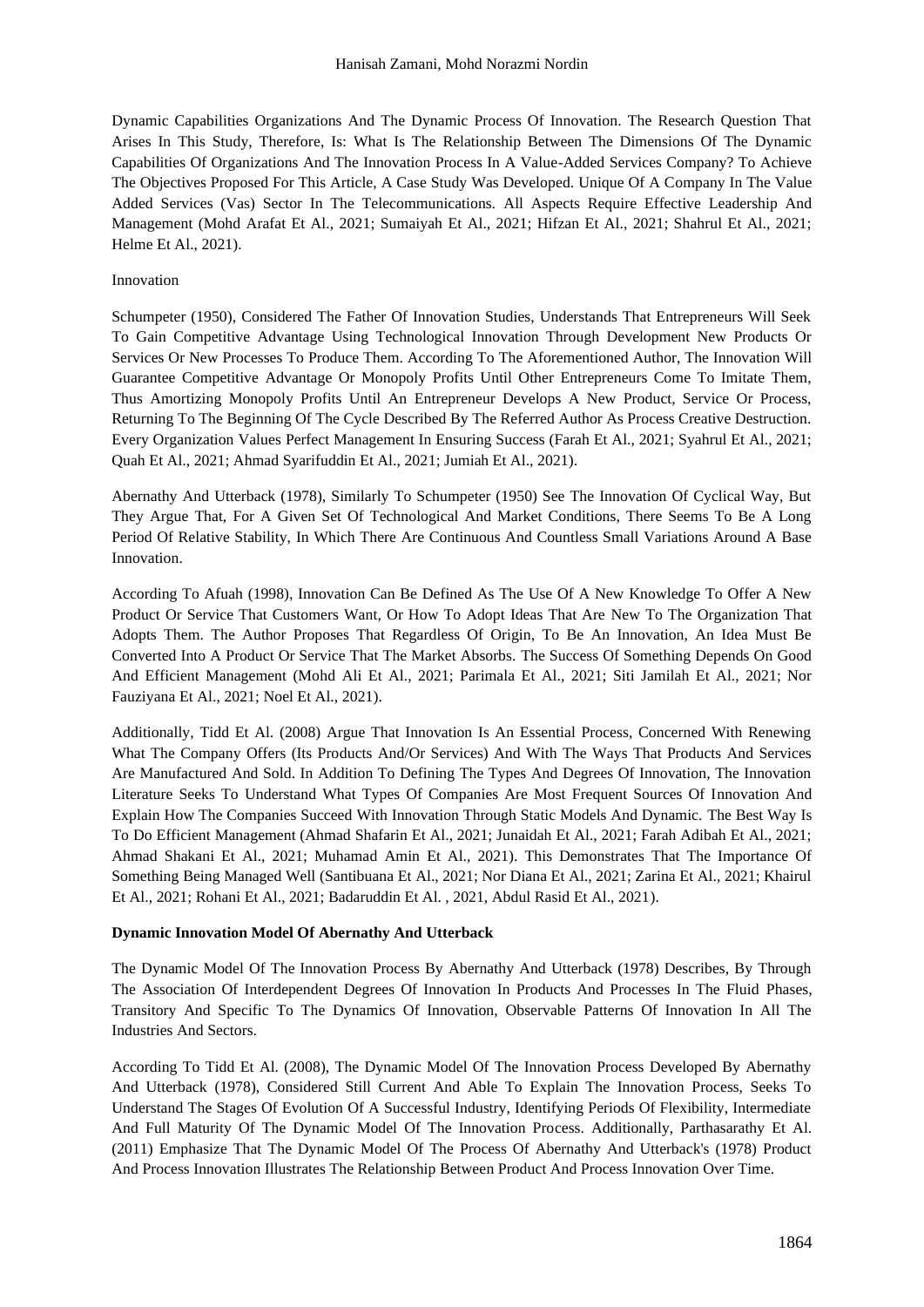It Is Worth Noting That, As Reported By Tidd Et Al. (2008), Although The Dynamic Model Of Abernathy And Utterback's (1978) Innovation Process Was Originally Developed For Manufactured Products, The Model Can Also Be Applied To Service Operations.

#### Fluid Phase

Utterback (1996) Argue That In The Fluid Phase, Product Change Is Associated With Identifying An Emerging Need Or A New Way Of Meeting A Existing Need, That Is, It Is An Entrepreneurial Act. Additionally, Utterback (1996) Describes The Fluid Phase Of The Dynamic Model Of The Process Of Innovation As The Period In Which The Predominant Type Of Innovation Takes Place Through Frequent And Important Product Changes, With A Competitive Emphasis On Functional Performance, Stimulated By Information About Users' Technical Needs And Contributions. The Author Also Reports That In The Fluid Phase New Product Technology Is Often Crude, Expensive And Unstable, Capable, However, Of Serve A Function In A Highly Desirable Way For Some Market Niches. At This Stage, The Production Processes Are Flexible And Inefficient And Organizational Control Is Informal And Entrepreneur, Enabling Important Changes To Be Accommodated. Still According To Utterback (1996), The Flurry Of Radical Product Innovation, Which Characterizes The Fluid Phase, Eventually Ends With The Emergence Of A Dominant Design, Basis For A Smaller Number And Incremental Innovations In Products And For The Awakening Of Other Creative Activities.

#### Transitional Phase

The Transitional Phase Of The Dynamic Model Of The Innovation Process Is Described By Utterback (1996) As In The Intermediate Years, In Which Important Process Innovations Predominate Necessary To Increase Production Volume And In Which The Main Products Are Used The Most Widely In This Phase, The Competitive Emphasis Is Placed On Product Variation Stimulated By Opportunities Created By Expanding Technological Capacity. The Author Also Reports That The Phase Transitory Of The Innovation Process Is Marked By The Acceptance Of Product Innovation By The Market, By The Emergence Of A Dominant Design And By The Focus On Research And Development Of Specific Product Features. Additionally, Utterback (1996) Reports That In The Transitory Phase Production Processes Become More Rigid, With Changes Taking Place In Important Steps And The Organizational Control Being Done Through Collaborative Relationships, Project Groups, And Tasks.

According To Tidd Et Al. (2008), The Transitional Phase, Or The Authors Call The Phase Of Transition , Is The Period When Dominant Design Emerges And The Emphasis Shifts To Imitation And Development Around The Dominant Design. It Is At This Stage That Activities Are Displaced From The Radical Conceptual Development For More Concentrated And Targeted Efforts At Differentiation Of The Product And Marketing It Reliably, More Affordable, With Higher Quality And Extended Functionality.

Although The Dominant Design Concept, Introduced By Abernathy And Utterback (1978), Touted As The Key Transition Point Between Eras Of Effervescence And Eras Of Incremental Change By Tushman And Murmann (2003), Is Extensively Addressed In The Innovation Literature (Abernathy & Utterback, 1978; Anderson & Tushman, 1990; Christensen & Bower, 1996; Christensen, Suarez, & Utterback, 1996; Kodama, 1995; Suarez & Utterback, 1995; Teece, 1986), The Level Of Analysis Adopted (Products/Systems, Subsystems/Modules And Linkage Mechanisms Between Subsystems) And The Underlying Causal Mechanisms Driving Dominant Design Proposed In These Studies Are Quite Distinct. Hobday (1998) Emphasizes, However, That Unlike The Dynamics Of Goods Innovation Mass Produced ( Commodities ) Marked By The Emergence Of Dominant Design, In The Innovation Of Complex And Highly Customized Products, Product Design, Production Methods And Post-Delivery Innovations Are Negotiated Ex Ante Between Users, Suppliers And Professional Bodies.

#### Specific Phase

The Specific Phase Of The Dynamic Model Of The Innovation Process Is Described By Utterback (1996) As The Period Of Full Maturity, When Prosperity Is Ensured By Leadership In Various Essential Products And Technologies. At This Stage, The Competitive Emphasis Is Placed On Cost Reduction Stimulated By Pressure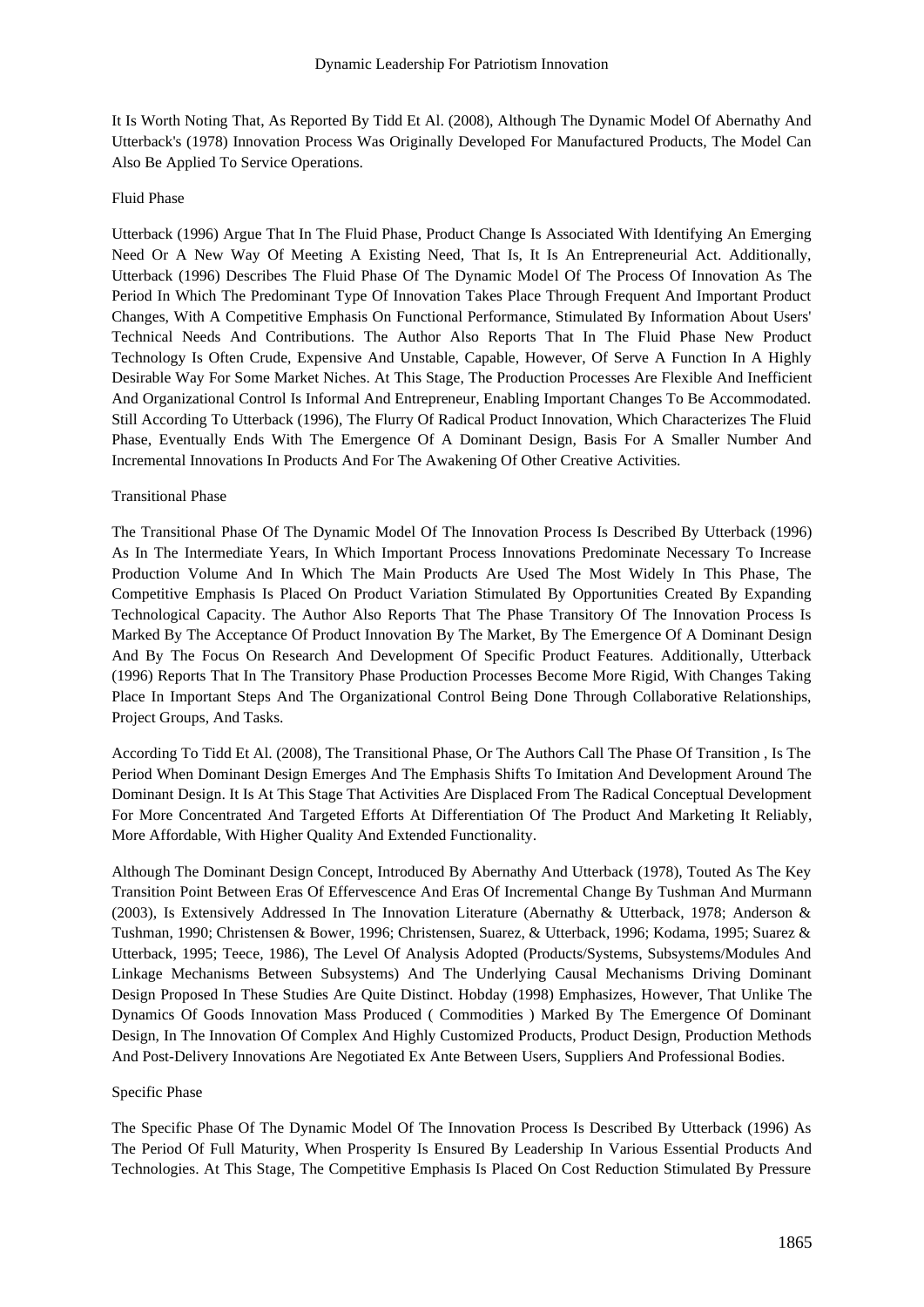To Reduce Price And Improve Quality, Predominantly Generating Incremental Innovations In Products And Processes, With Cumulative Improvement In Productivity And Quality.

Additionally, Utterback (1996) Reports That In The Specific Phase Of The Innovation Process, Products Are Highly Defined, There Are Small Differences Between Competitors' Products, The Production Process Becomes Efficient, Capital Intensive And Rigid, With High Switching Costs, And Organizational Control Is Done Through An Emphasis On Structure, Objectives And Rules. In The Same Sense, Tidd Et Al. (2008) Argue That, In The Specific Phase, As The Concept Matures, Incremental Innovation Becomes Increasingly Significant, And The Emphasis Shifts To Cost Factors, Focusing On Economies Of Scale And Process Innovation To Reduce Costs And Increase Productivity.

## **Dimensions Of Dynamic Capabilities**

Teece (2007, 2009) Proposes That Dynamic Capabilities Can Be Disaggregated Into Dimensions: I) Ability To Detect ( Sensing ) Opportunities And Threats; Ii) Apprehension Capacity ( Seizing ) Of The Opportunities; Iii) And Ability To Reconfigure ( Reconfiguring ) Assets.

# Detection Capability

According To Teece (2009), Defined "Detection Ability As The Ability To Perceive And Shape To Opportunities And Threats, It Is Primarily An Activity Of Scanning, Creating, Learning And Interpretation, And Does Not Only Involve Investments In Research And Probing Activities Of The Customer Needs And Technological Possibilities, It Also Involves Understanding The Latent Demand, The Structural Evolution Of The Sector And The Market".

Katkalo Et Al. (2010) Describe The Detection Capacity As Similar To The Activity Of Exploration, Treated By The Management Literature As Having A Longer And Longer Time Horizon Uncertainty, Such As Research Into A Potentially Disruptive Technology.

Ellonen Et Al. (2011) Argue That "The Detection Capacity Denotes The Firm's Capacity In Sweeping And Monitoring Changes In Operating Environments And Identifying New Opportunities, It Comprises Processes And Practices, Such As Research And Development, Identification Of Consumer Needs, Systematic Ways To Reach Technological Developments And Market Innovations Through Complementers And Suppliers".

Ridder (2012) States That "Detection Capability Refers To The Recognition Of Market And Technological Opportunities And The Mobilization Of Required Resources". The Author Proposes That The More And The Better The Firm Scans The External Environment And Selects Appropriate Opportunities, It Will Gain Better Access To New Technological Resources.

## Seizure Capacity (Seizing)

According To Teece (2009), The Apprehension Capacity Is The Capacity To Apprehend Opportunities; Once The Opportunity Has Been Perceived, It Must Be Addressed Through New Products, Processes Or Services, Which Almost Always Require Development Activities And Marketing, And Involves Maintaining And Improving Technological Skills And Assets. Complementary. Katkalo Et Al. (2010) Describe The Apprehension Capacity As Similar To The Activity Of Exploitation Treated By Management Literature As Having A Shorter And Shorter Time Horizon Uncertainty, Such As The Sale Of Mature Products. Ellonen Et Al. (2011) Argue That The Ability To Seize Opportunities Is Necessary In Product Architecture And Business Model Design And Brand Management, The Ability To Detection Also Includes Decision-Making Practices Related To New Ventures, Partners And Choice Of Distribution Channels. Ridder (2012), Quite Succinctly, States That The Apprehension Capacity Refers To The Organizational Strategy And The Infrastructure Through Which The Integration Of Resources To Creating And Capturing The Value Of Opportunities.

## Reconfiguration Capability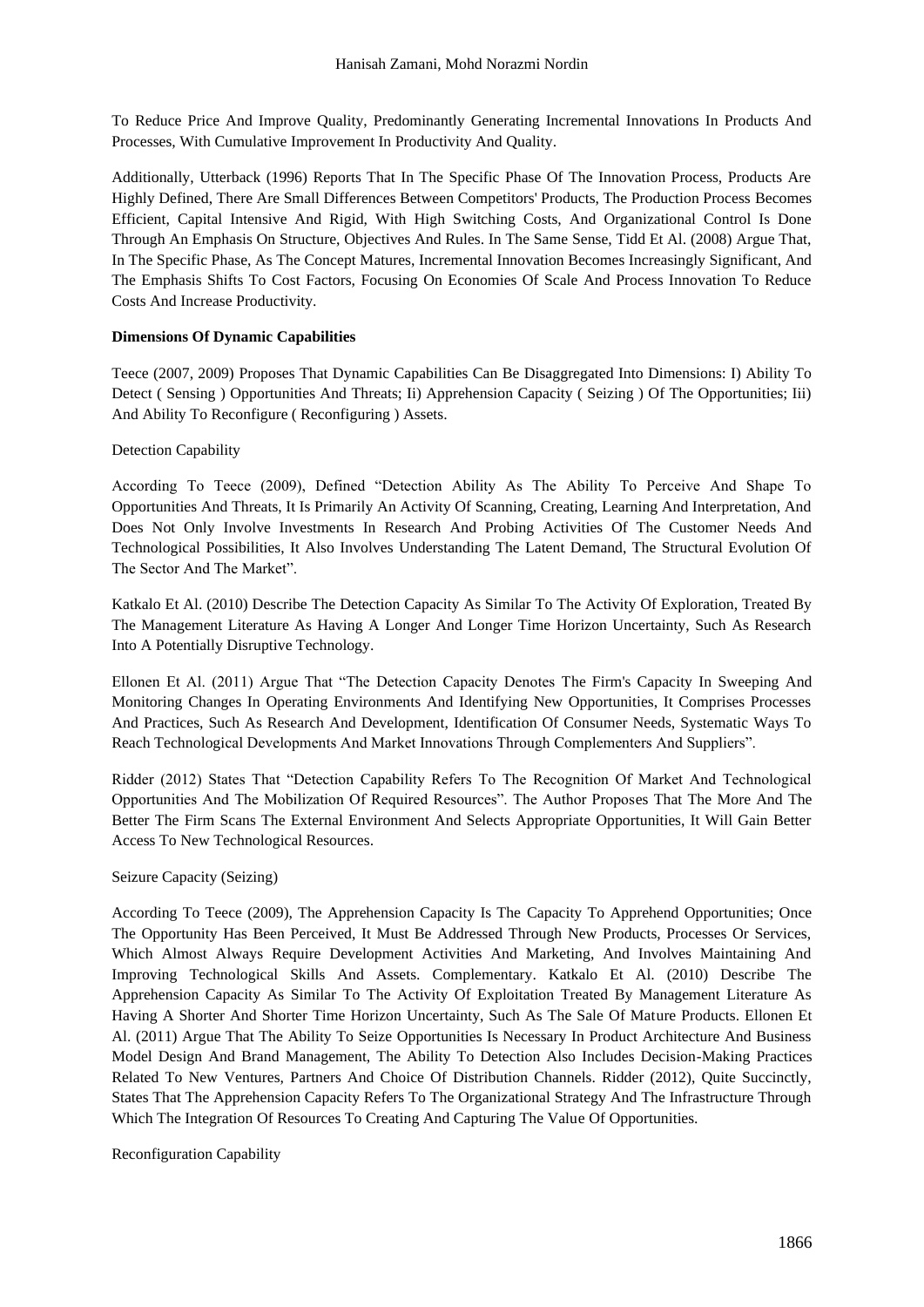According To Teece (2009), The Ability To Reconfigure, Key To Growth Sustainable Profit, Is The Ability To Remain Competitive Through Improvement, Combination, Protection, And, When Necessary, The Reconfiguration Of The Company's Tangible And Intangible Assets. Additionally, Helfat And Peteraf (2009) Report That The Dynamic Reconfiguration Capability Can Change An Organization's Accumulated Asset Base, Leading To An Additional Effect On The Firm Performance, Competitive Advantage And New Positions (Of Assets) And Paths (Evolutionary).

# **Phases Of The Dynamic Innovation Process**

In This Study, The Phases Of The Dynamic Model Of The Innovation Process And The Level Of Analysis (Product), Proposed By Abernathy And Utterback (1978), Were Adopted To Analyze The Process Of Innovation Of The Company Due To The Recognized And Still Current Ability To Explain The Process Innovation (Tidd Et Al., 2008).

It Is Worth Noting, However, That The Analysis Is Focused On The Phases Of Process Evolution Dynamic Innovation, Regardless Of The Chronological Order Of Aggregation Of Products To The The Case Company's Portfolio.

## Fluid Phase

Utterback (1996) Describes The Fluid Phase Of The Dynamic Model Of The Innovation Process As The Period In Which The Predominant Type Of Innovation Takes Place Through Frequent And Important Changes In The Products, With A Competitive Emphasis On The Functional Performance Of The Product, Stimulated By Information About Users' Technical Needs And Contributions. Despite The Company's Initial Intention In Case Of Acting Exclusively In The Distribution Of Products Developed By Partner Companies, The Knowledge Acquired About The Telecommunications Sector, On Consumer Behavior In India And On The Needs Of Customers Of Service Providers Telephony, Added To The Knowledge Acquired About New Technologies, Made It Possible For The Company If It Developed A Product With A High Degree Of Innovation, The Security Product Anti-Theft, Aimed At Cheaper Cell Phones With Less Technological Resources.

The Anti-Theft Product Can Be Classified As A Representative Of The Fluid Phase Of The Process Of Innovation, A Phase Characterized By Product Technology That Is Often Crude, Expensive And Unstable, Able, However, To Serve A Function In A Way That Is Highly Desirable In Some Niches Of Market, As Reported By Respondent E2: "It (The Anti-Theft) Is A Product That It Does Not Exist In The Market, Both In India And The Rest Of The World. It's A Really New Product... It's A Product For The Market That Today Also Consumes Little Security Product... We Developed A Protocol" .

## Transitional Phase

According To Tidd Et Al. (2008), The Transitional Phase Is The Period In Which Design Emerges Dominant And The Emphasis Shifts To Imitation And Development Around Dominant Design. In This Phase, Activities Are Shifted From Radical Conceptual Development To More Concentrated And Focused On The Differentiation And Marketing Of The Product Reliably, More Into Account, With Higher Quality And Extended Functionality. The First Product Added To The Company's Portfolio Through A Partnership Was A Antivirus Software, Representing The Transitional Phase Of The Innovation Process Marked By Acceptance Of Product Innovation By The Market, The Emergence Of A Dominant Design And The Focus On Research And Development Of Specific Product Features (Utterback, 1996).

Through Partnerships With The Company That Manufactures The Antivirus Software And With Operators Telephony, The Company If It Contributed With Innovations In The Processes Of The Antivirus Industry, Innovating With The Electronic Process Of Sales, Delivery And Payment Of Products And Offers (Packages), As Reported By Respondents E2 And E6: " [...] The Great Innovation That Company Did In This Scenario Is Not Even The Product Being Delivered Itself, But The Way It Is Being Marketed. This Was A Drastic Change From What The Market Had In India... The Channel Sales Was Unprecedented And The Way To Sell, Pricing Was An Unprecedented Model Too" (E2) . " [...] In Our Vision Is To Innovate In The Way Of Selling And Not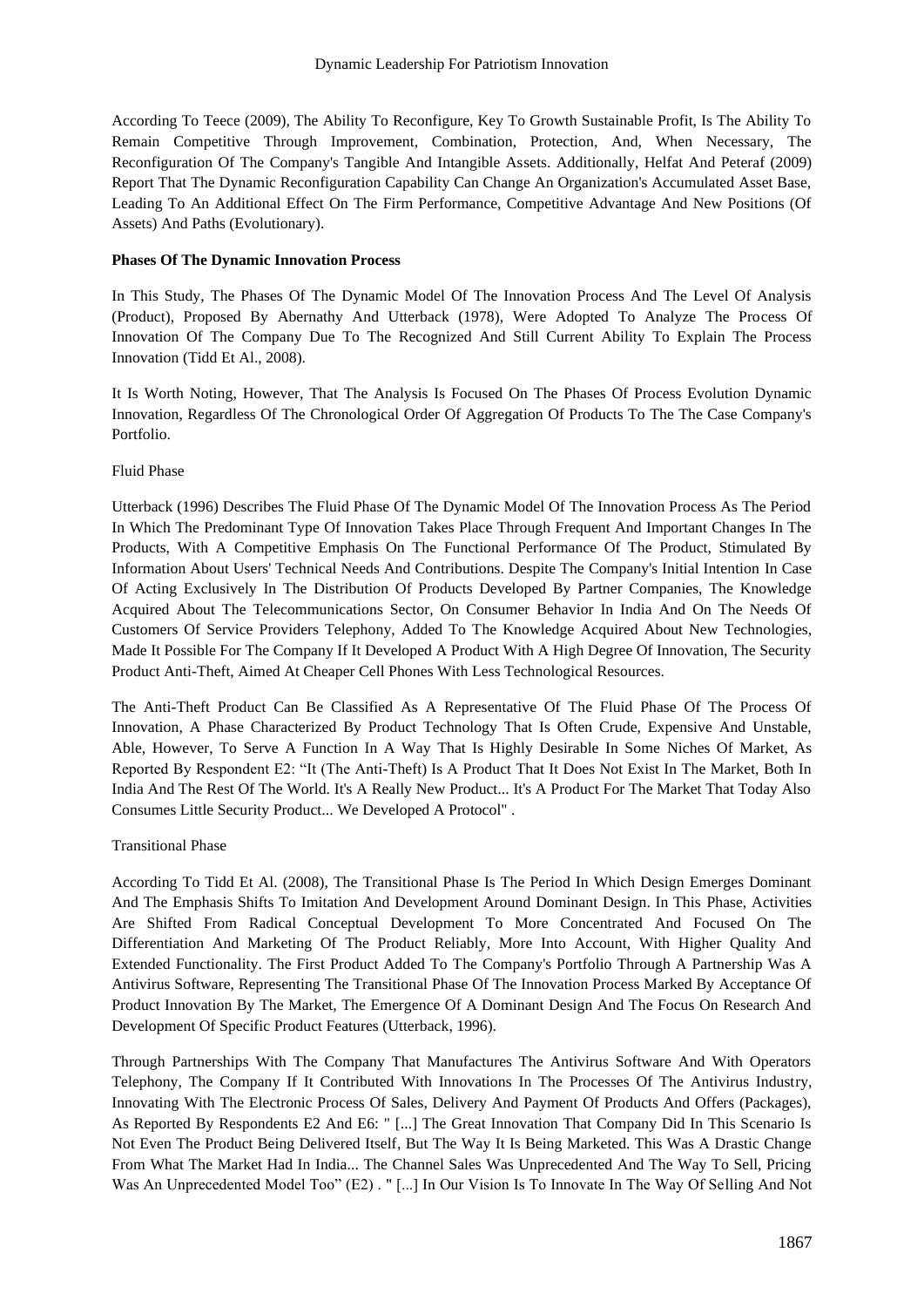Only A Technological Innovation, But An Innovation Of Make The Purchase, Acquisition, Product Delivery Process Easier... The Company Has A Easier Process To Buy And Easier To Sell" (E6) . Additionally, The Company Innovated By Adding New Commercialization Processes, Training Processes And Incentive Campaigns For Sales Teams, After-Sales Service And Customer Retention Of Telephone Operators From Users Of Antivirus Products. Parallel To The Case Company's Innovation Process, Incremental Product Innovations Continue To Be Developed By The Manufacturers In The Antivirus Industry And They Are Immediately Incorporated Into The Case Company's Antivirus Offerings.

#### Specific Phase

The Specific Phase Of The Dynamic Model Of The Innovation Process Is Described By Utterback (1996) As The Period Of Full Maturity, When Prosperity Is Ensured By Leadership In Various Essential Products And Technologies. During This Period, The Competitive Emphasis Is Placed On Cost Reduction Stimulated By Pressure To Reduce Price And Improve Quality, Predominantly Generating Incremental Innovations For Products And Processes, With Cumulative Improvement In Productivity And Quality. More Recently, The Case Company Added To Its Portfolio, Through A Partnership With A Insurance Industry Group, The Microinsurance Product For Mobile Devices, Representative Of The Phase Specific To The Innovation Process, In Which Products Are Highly Defined And There Are Small Differences Between Competitors' Products. As In The Case Of Antivirus Products, The Case Company Added To The Insurance Industry Innovations In The Complementary Processes Of Sale, Delivery And Payment Of Microinsurance, As Reported By Respondent E6: " [Insurance] Came In... Here [In The Company] , We Adapting To The Sale Of This Product, Which Is Totally Different In This Software Market And Such, Requires Other Skills, It Requires Other Ways Of Selling, It Also Has Very Strong Regulations".

#### **Relationship Between Dynamic Capabilities Dimensions And Innovation Phases**

In The Fluid Phase Of The Innovation Process, Represented By The Anti-Theft Product, The Dimension Detection Of The Dynamic Capabilities Of Organizations Is Substantially Identified In Participation At National And International Fairs And Events, Electronic Research, Exchange Of Information With Partners And Analyzes Of The Evolution Of The Telecommunications Sector, Of Consumer Behavior In The India, From The Profile Of The Customer Base Of The Partner Mobile Operators That Enabled The Identification Of The Opportunity And Selection Of Technology For The Development Of The Anti-Theft Product. However, In The Fluid Phase Of The Innovation Process, The Apprehension Dimension Of Capabilities Dynamics Is Also Present In The Product Development Process, Initially Made Viable By Hiring And Subsequently Acquiring The Company Holding The Technical Knowledge.

In The Transitional Phase Of The Innovation Process, Represented By The Antivirus Product, The Dimension Apprehension Of Dynamic Capabilities Is Identified In The Development Of Partnerships With Manufacturers Antivirus Software And Telephony Operators, In The Integration Between Software Manufacturers Antivirus And Telephone Operators, In Managing The Customization Of Antivirus Software For The Different Partners And Devices And In The Development Of Sales, Delivery And Attendance. Additionally, In The Transitional Phase Of The Innovation Process, The Reconfiguration Dimension Is Identified In The Development Of The Download Manager (Usability), Training Of The Sales And Service, Incentive Campaigns For Sales Teams, Customer Service And Customer Retention. The Detection Dimension Of Dynamic Capabilities Is Identified In The Participation At Fairs And National And International Events, Less Relevant At This Stage Of The Process Of Innovation.

In The Specific Phase Of The Innovation Process, Represented By The Distribution Of The Product Of Micro Insurance, The Three Dimensions Of Dynamic Capabilities Are Identified, Detection Through Contact With Partner Telephone Operators; The Apprehension In The Development Of The Partnership With Insurance Company And Development Of Sales, Delivery And Service Interfaces; And In A Way More Relevant Is The Reconfiguration In The Training Activities Of The Sales And Service Teams, Incentive Campaigns For Sales Teams, Service And Sales And Retention Campaigns Customers For A Heavily Regulated Product.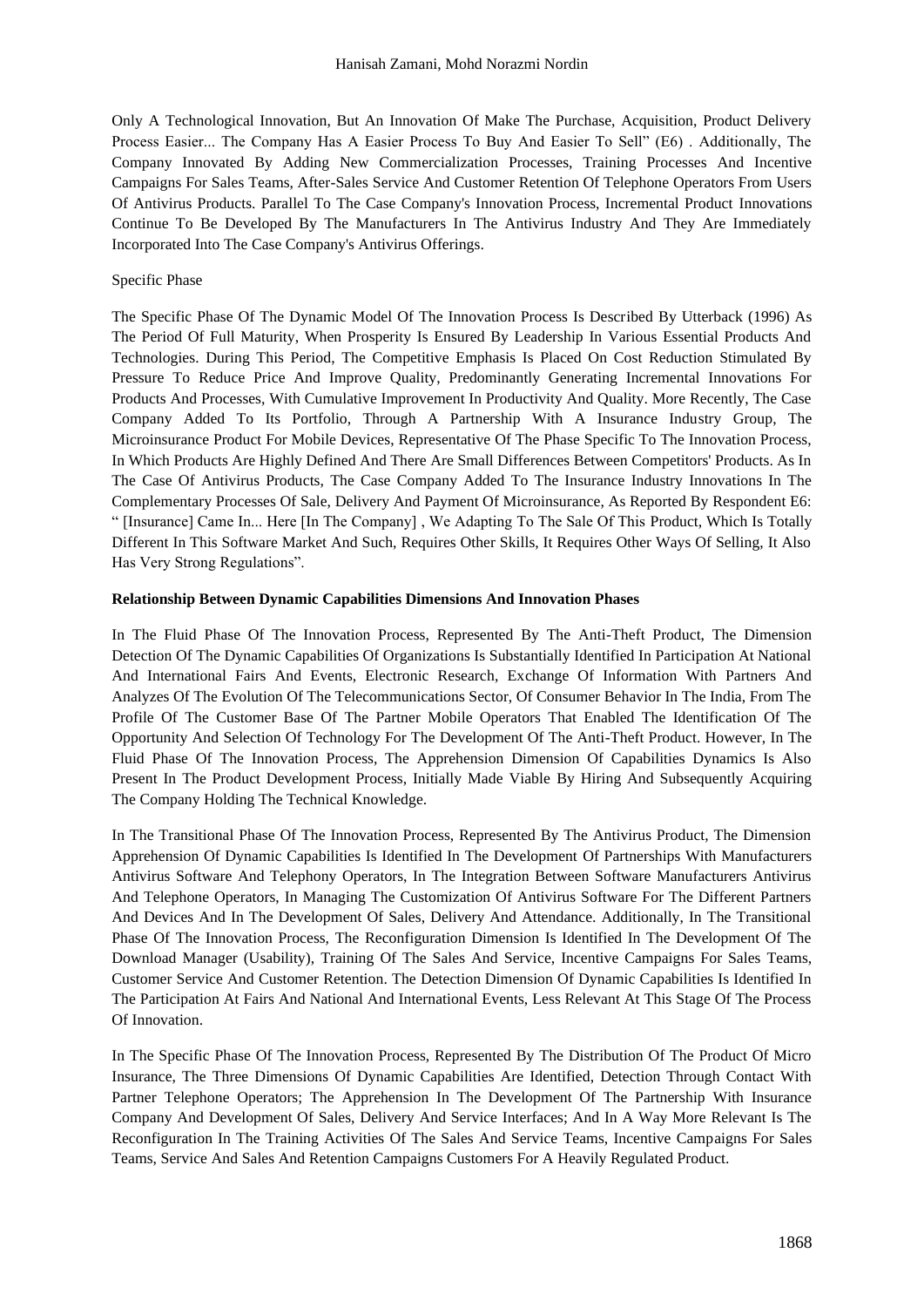# **Conclusion**

Tp Conclude It Can Be Said That It Is Possible To First Propose That The Three Dimensions Of The Dynamic Capabilities Of Organizations (Detection, Apprehension And Reconfiguration) And The Different Phases Of The Dynamic Model Of The Innovation Process (Fluid, Transitory And Specific) If Manifest In The Case Company, And That The Dimensions Of Dynamic Capabilities Have Different Relevance In The Different Phases Of The Dynamic Innovation Process. First, In The Fluid Phase Of The Process Of Innovation, In Which Product Change Is Associated With The Identification Of A Need Emerging Or A New Way Of Meeting An Existing Need, The Detection Dimension Of Dynamic Capabilities Is More Relevant For Innovation Be Successful. Second, In The Transitional Phase Of The Innovation Process, In Which Important Innovations In Processes Necessary To Increase Production Volume Predominate (Utterback, 1996), The Dimension Of Apprehension Of Dynamic Capabilities Proves To Be More Relevant, However, The Ability To Reconfigure, Although To A Lesser Degree, Is Also Relevant For That The Sales, Delivery And Payment Processes Are More Convenient And Have Greater Usability. And, Finally, In The Specific Phase, Marked By Incremental Innovations In Products And Processes (Utterback, 1996), The Reconfiguration Dimension Is More Relevant To The Improvement Of Sales, Delivery And Payment Processes, However The Detection And Apprehension Dimensions Of The Dynamic Capabilities Are Also Present.

Additionally, It Is Possible To Propose That, Unlike What Was Proposed By Abernathy And Utterback (1978) The Phases Of The Dynamic Innovation Process (Fluid, Transitory And Specific) Can Be Identified Not Only In A Company Or Its Business Units, But Also In Groups Of Companies That Develop Alliances As An Alternative For Enabling Product Innovations And Processes As Identified In The Case Company. The Limitation Inherent In The Research Method Adopted Is Highlighted, Which, Although It Provides Relevant Information About A Usual And Representative Institution Of The Value Services Sector Aggregate, Does Not Allow The Generalization Of The Results Obtained To Other Sectors. Consequently, Points To The Importance Of The Replicability Test Of This Study, Through Future Studies In Companies From Sectors Other Than Value Added Services (Vas).

It Is Also Worth Proposing That The Study Of The Relationship Between The Dimensions Of Capabilities Dynamics Of Organizations And The Phases Of The Dynamic Innovation Process Supported By Studies On The Profit-Making From Technological Innovation (Pisano, 2006; Teece, 1986) And On Strategic Networks (Amit & Zott, 2001) Can Significantly Contribute To Knowledge About The Ability To Innovation Of Organizations In The Field Of Strategic Administration.

## **References**

- 1. Abdul Jalil Toha Tohara, Shamila Mohamed Shuhidan, Farrah Diana Saiful Bahry, Mohd Norazmi Bin Nordin (2021). Exploring Digital Literacy Strategies For Students With Special Educational Needs In The Digital Age. Turkish Journal Of Computer And Mathematics Education Vol.12 No.9 (2021), 3345- 3358.
- 2. Abdul Rasid Bin Abdul Razzaq, Mohd Norazmi Bin Nordin, Mohamad Zaid Bin Mustafa, Badaruddin Bin Ibrahim (2021). Questionnaire For Special Education Leadership: A Pilot Study. Linguistica Antverpiensia, 2021 Issue-1: 2587-2614
- 3. Abernathy, Wj, & Clark, Kb (1985). Innovation: Mapping The Winds Of Creative Destruction. Research Policy, 14 (1), 3-22.
- 4. Abernathy, Wj, & Utterback, Jm (1978). Patterns Of Industrial Innovation. Technology Review, 80( 7), 41-47.
- 5. Afuah, A. (1998). Innovation Management: Strategies, Implementation, And Profits . New York: Oxford University Press.
- 6. Afuah, A., & Barham, N. (1995). The Hypercube Of Innovation. Research Policy, 24 (1), 51-76.
- 7. Ahmad Shafarin Bin Shafie, Siti Nur Kamariah Binti Rubani, Aini Nazura Binti Paimin, Navaratnam Vejaratnam, Mohd Norazmi Bin Nordin (2021). Elements Of Safety In Job Satisfaction Of Special Education Teachers In Malaysia. Turkish Journal Of Computer And Mathematics Education Vol.12 No.11 (2021), 5274-5278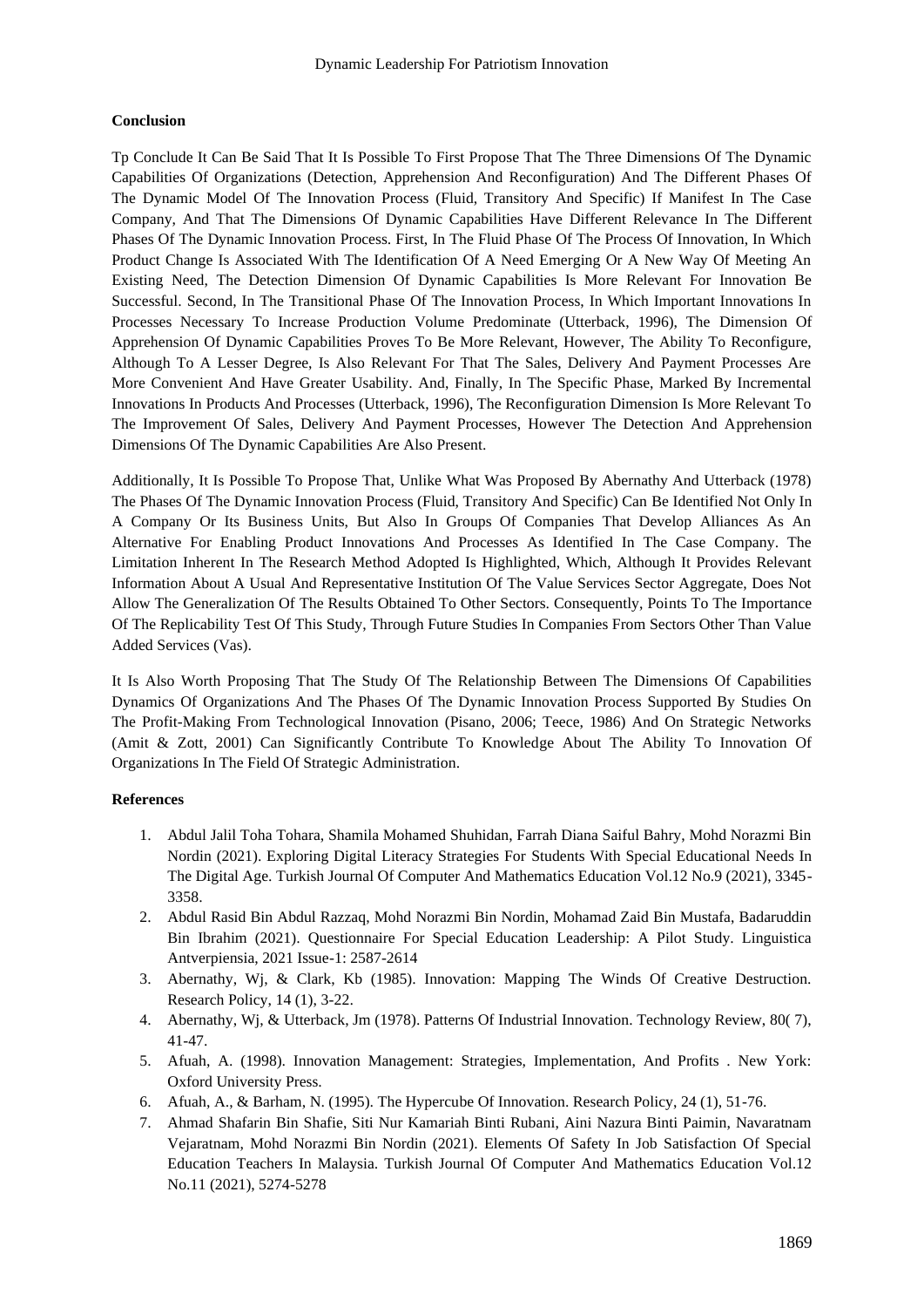- 8. Ahmad Shakani Bin Abdullah, Iklima Husna Binti Abdul Rahim, Mohammad Halim Bin Jeinie, Muhammad Shakir Bin Zulkafli, Mohd Norazmi Bin Nordin (2021). Leadership, Task Load And Job Satisfaction: A Review Of Special Education Teachers Perspective. Turkish Journal Of Computer And Mathematics Education Vol.12 No.11 (2021), 5300-5306
- 9. Ahmad Syarifuddin Che Abd Aziz, Tumisah Binti Akim, Abdul Halim Bin Ruseh, Sarina Binti Mail, Mohd Norazmi Bin Nordin (2021). Elements Of Facility In Job Satisfaction Of Special Education Teachers In Malaysia. Turkish Journal Of Computer And Mathematics Education Vol.12 No.11 (2021), 5239-5243
- 10. Amit, R., & Zott, C. (2001). Value Creation In E-Business. Strategic Management Journal, 22 (6-7), 493-520.
- 11. Anderson, P., & Tushman, M. (1990). Technological Discontinuities And Dominant Designs: A Cyclical Model Of Technological Change. Administrative Science Quarterly, 35 (4), 604-633.
- 12. Badaruddin Bin Ibrahim, Mohd Norazmi Bin Nordin, Mohamad Zaid Bin Mustafa Abdul Rasid Bin Abdul Razzaq (2021). Special Education Need The True Leadership: The Review. Turkish Journal Of Physiotherapy And Rehabilitation; 32(3): 1622-1628.
- 13. Christensen, Cm, & Bower, Jl (1996). Customer Power, Strategic Investment, And The Failure Of Leading Firms. Strategic Management Journal, 17 (3), 197-218.
- 14. Christensen, Cm, Suarez, Ff, & Utterback, Jm (1996). Strategies For Survival In Fast-Changing Industries (Working Paper 97-009). Boston: Harvard Business School.
- 15. Eisenhardt, Km, & Martin, Ja (2000). Dynamic Capabilities: What Are They? Strategic Management Journal, 21( 10-11), 1105-1121.
- 16. Ellonen, H., Jantunen, A., & Kuivalainen, O. (2011). The Role Of Dynamic Capabilities In Developing Innovation-Related Capabilities. International Journal Of Innovation Management, 15 (3), 459-478.
- 17. Farah Adibah Binti Ibrahim, Biamin Ahmad, Rehah Binti Ismail, Harlina Binti Ismail, Mohd Norazmi Bin Nordin (2021). Resource Elements In The Construct Of Special Education Teacher Workload In Malaysia. Turkish Journal Of Computer And Mathematics Education Vol.12 No.11 (2021), 5289-5293
- 18. Farah Azaliney Binti Mohd Amin, Noorsuraya Mohd Mokhtar, Farah Adibah Binti Ibrahim, Nishaalni, Mohd Norazmi Bin Nordin (2021). A Review Of The Job Satisfaction Theory For Special Education Perspective. Turkish Journal Of Computer And Mathematics Education Vol.12 No.11 (2021), 5224- 5228
- 19. Gibbs, G. (2009). Qualitative Data Analysis. Porto Alegre: Bookman.
- 20. Helfat, Ce, & Peteraf, Ma (2009). Understanding Dynamic Capabilities: Progress Along A Developmental Path. Strategic Organization, 7 (1), 91–102.
- 21. Helfat, Ce, Finkelstein, S., Mitchell, W., Peteraf, Ma, Singh, H., Teece, Dj, & Winter, Sg (2007). Dynamic Capabilities: Understanding Strategic Change In Organizations . Malden, Ma: Blackwell.
- 22. Helme Bin Heli, Senin M.S, Yusmi Bin Mohd Yunus, Kavita Vellu, Andrew Jason George, Mohd Norazmi Bin Nordin (2021). A Review Of The Educational Leaderships Theory For Special Education Perspective. Turkish Journal Of Computer And Mathematics Education Vol.12 No.11 (2021), 5217- 5223
- 23. Helme Heli, Senin M.S, Ekmil Krisnawati Erlen Joni, Juereanor Binti Mat Jusoh, Mohd Norazmi Bin Nordin (2021). Elements Of Experience In The Leadership Construct Of Special Education Head Teachers In Malaysia. Turkish Journal Of Computer And Mathematics Education Vol.12 No.11 (2021), 5279-5283
- 24. Henderson, Rm, & Clark, Kb (1990). Architectural Innovation: The Reconfiguration Of Existing Product Technologies And The Failure Of Established Firms. Administrative Science Quarterly, 35( 1), 9- 30.
- 25. Hifzan Binti Mat Hussin, Nor Mazlina Binti Mohamad, Syed Nurulakla Syed Abdullah, Ida Rahayu Mahat, Mohd Norazmi Bin Nordin (2021). Why Special Education Is Always In Our Hearts? Turkish Journal Of Computer And Mathematics Education Vol.12 No.11 (2021), 5202-5210
- 26. Hobday, M. (1998). Product Complexity, Innovation And Industrial Organization . Research Policy, 26 (6), 689-710.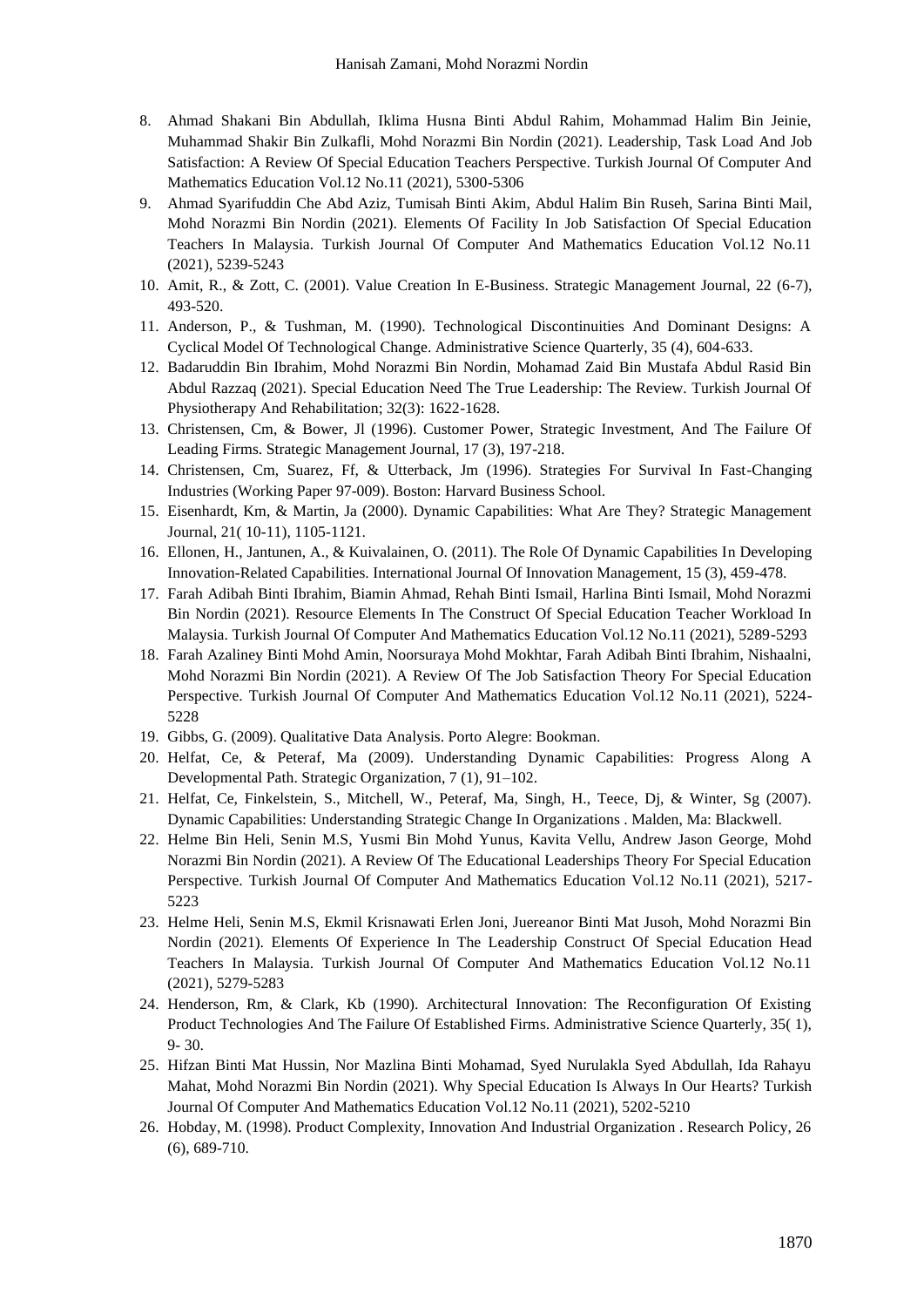- 27. Irma Shayana Bte Samaden, Firkhan Ali Bin Hamid Ali, Nor Shadira Jamaluddin, Mazidah Binti Ali, Mohd Norazmi Bin Nordin (2021). Elements Of Attitude In The Leadership Construct Of Special Education Head Teachers In Malaysia. Turkish Journal Of Computer And Mathematics Education Vol.12 No.11 (2021), 5151-5156
- 28. Irma Shayana Bte Samaden, Irfah Najihah, Shaliza Alwi, Rabiatul Munirah, Mohd Adli Bin Mohd Yusof, Mohd Norazmi Bin Nordin (2021). Time Element In The Construct Of Special Education Teacher Workload In Malaysia. Turkish Journal Of Computer And Mathematics Education Vol.12 No.11 (2021), 5141-5145
- 29. Irma Shayana Bte Samaden, Senin M.S, Noor Lina Binti Mohd Yusuf, Biamin Ahmad, Mohd Norazmi Bin Nordin (2021). A Pilot Study On The Influence Of Headmasters Leadership On Workload And Job Satisfaction Of Special Education Teachers In Johor, Malaysia. Turkish Journal Of Computer And Mathematics Education Vol.12 No.11 (2021), 5157-5171
- 30. Jumiah Binti Mustapa, Sarina Binti Mohd Yassin, Fauziah Binti Ani, Parimala A/P Palanisamy, Mohd Norazmi Bin Nordin (2021). Physiological Elements In Job Satisfaction Of Special Education Teachers In Malaysia. Turkish Journal Of Computer And Mathematics Education Vol.12 No.11 (2021), 5244- 5248
- 31. Junaidah Yusof, Farah Adibah Binti Ibrahim, Senin M.S, Hilmiah Binti Haji Hassan, Mohd Norazmi Bin Nordin (2021). Elements Of Work Environment In The Construct Of Special Education Teacher Workload In Malaysia. Turkish Journal Of Computer And Mathematics Education Vol.12 No.11 (2021), 5284-5288
- 32. Katkalo, Vs, Pitelis, Cn, & Teece, Dj (2010). Introduction: On The Nature And Scope Of Dynamic Capabilities. Industrial And Corporate Change, 19 (4), 1175-1186.
- 33. Khairul Hanim Pazim, Roslinah Mahmud, Noor Fzlinda Fabeil, Juliana Langgat, Mohd Norazmi Bin Nordin (2021). Special Education Teachers Job Satisfaction In Malaysia: A Review. Turkish Journal Of Computer And Mathematics Education Vol.12 No.11 (2021), 5329-5332
- 34. Kodama, F. (1995). Emerging Patterns Of Innovation: Sources Of Japan's Technological Edge . Boston: Harvard Business School Press.
- 35. Mohd Ali Masyhum Bin Mohd Nor, Ahmad Faqih Ibrahim, Syahrul Anuar Ali, Mohd Fairoz Affendy Bin Md Nordin, Mohd Norazmi Bin Nordin (2021). Elements Of Leadership Style In The Leadership Construct Of Special Education Headmasters In Malaysia. Turkish Journal Of Computer And Mathematics Education Vol.12 No.11 (2021), 5249-5253
- 36. Mohd Ali Masyhum, Ophelia, Masliah Musa, Daraini Oyot, Mohd Norazmi Bin Nordin (2021). Headmasters Leadership On Task Load And Job Satisfaction Of Special Education Teachers In Malaysia. Turkish Journal Of Computer And Mathematics Education Vol.12 No.11 (2021), 5294-5299
- 37. Mohd Arafat Bin Jaafar, Muhammad Talhah Ajmain@Jima'ain, Mazita Binti Ahmad Subaker, Kavita Doraisamy, Mohd Norazmi Bin Nordin (2021). Special Education Teachers Task Load In Malaysia: A Review. Turkish Journal Of Computer And Mathematics Education Vol.12 No.11 (2021), 5333-5337
- 38. Mohd Arafat Bin Jaafar, Noor Azlin Binti Abdullah, Mohd Sabri Bin Jamaludin, Muhamad Amin Bin Haji Ab Ghani, Mohd Norazmi Bin Nordin (2021). Unique Attitude? The Concept Of Special Education Leadership. Turkish Journal Of Computer And Mathematics Education Vol.12 No.11 (2021), 5192-5196
- 39. Mohd Noh, A. N., Razzaq, A. R. A., Mustafa, M. Z., **Nordin, M. N**., Ibrahim, B. (2021). Sustainable Community Based Ecotourism Developement. Palarch's Journal Of Archaeology Of Egypt / Egyptology, 17(9), 5049-5061.
- 40. Mohd Noh, A. N., Razzaq, A. R. A., Mustafa, M. Z., **Nordin, M. N.,** Ibrahim, B. (2021). Elements Of Community Capacity Building (Ccb) For Cbet Development. Palarch's Journal Of Archaeology Of Egypt / Egyptology, 17(9), 4970-4981.
- 41. Mohd Noh, A. N., Razzaq, A. R. A., Mustafa, M. Z., **Nordin, M. N.,** Ibrahim, B. (2021). Future Community-Based Ecotourism (Cbet) Development. Palarch's Journal Of Archaeology Of Egypt / Egyptology, 17(9), 4991-5005.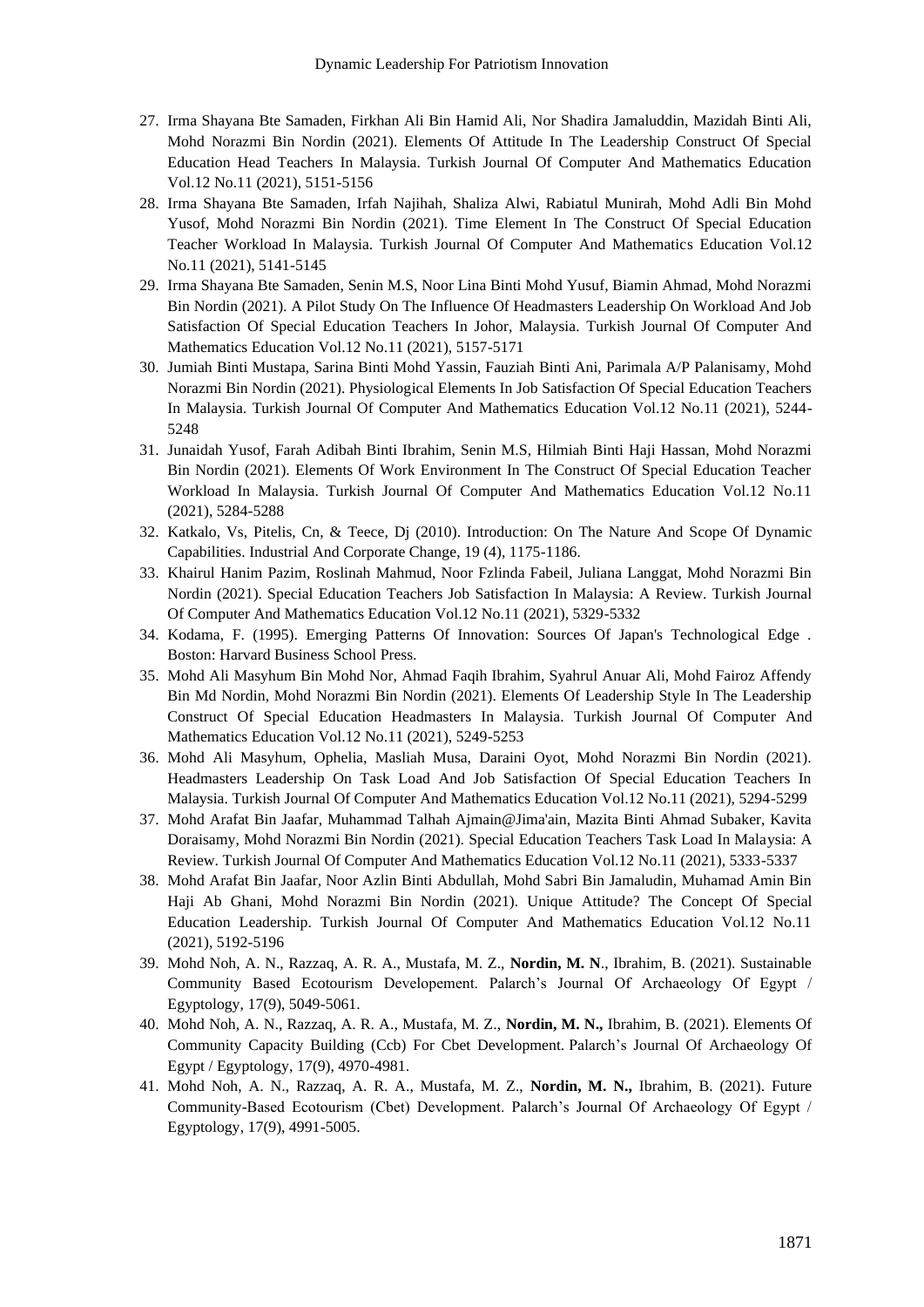- 42. Mohd Norazmi Bin Nordin, Mohamad Zaid Bin Mustafa, Badaruddin Bin Ibrahim, Abdul Rasid Bin Abdul Razzaq, Nor Fauziyana Binti Mosbiran (2021). Special Education Unique Leadership Style: The Concept. Linguistica Antverpiensia, 2021 Issue-1: 2244-2261
- 43. Muhamad Amin Bin Haji Ab Ghani, Abidah Aqilah Binti Mohd Noor, Zulfadli Bin Mohd Saad, Mohd Mazhan Tamyis, Mohd Norazmi Bin Nordin (2021). Improving The Writing Skills Of Jawi Connection Letters Of Students With Learning Disabilities Using The Finger Step. Turkish Journal Of Computer And Mathematics Education Vol.12 No.11 (2021), 5307-5312
- 44. Mustafa Kamal Amat Misra, Nurhanisah Senin, Abdull Rahman Mahmood, Jaffary Awang, Mohd Norazmi Bin Nordin (2021). Analysis On Ashācirah And Ibādhīyah On The Attributes Of God. Turkish Journal Of Computer And Mathematics Education Vol.12 No.10 (2021), 7661-7673
- 45. Nazrah Binti Jamaludin, Kway Eng Hock, Elia Binti Md Zain, Norkhafizah Binti Yussuf, Mohd Norazmi Bin Nordin (2021). This Special Education Is Unique For Teachers, Students, Parents, Leaders And Organizations. Turkish Journal Of Computer And Mathematics Education Vol.12 No.11 (2021), 5179-5183
- 46. Noel Jimbai Balang, Bong Lie Chien, Mimilia Binti Gabriel, Norhamidah Binti Ibrahim, Mohd Norazmi Bin Nordin (2021). Elements Of Teacher Readiness In The Construct Of Special Education Teacher Workload In Malaysia. Turkish Journal Of Computer And Mathematics Education Vol.12 No.11 (2021), 5269-5273
- 47. Nor Diana Mohd Idris, Junaidah Yusof, Fazli Abdul-Hamid, Muhamad Helmy Sabtu, Mohd Norazmi Bin Nordin (2021). Formation Of Special Education Leadership Study Questionnaire Set That Influences The Task Load And Job Satisfaction Of Special Education Teachers In Malaysia. Turkish Journal Of Computer And Mathematics Education Vol.12 No.11 (2021), 5319-5323
- 48. Nor Fauziyana Binti Mosbiran, Ahmad Faqih Ibrahim, Muhammad Yasin Omar Mokhtar, Muhamad Amin Bin Haji Ab Ghani, Mohd Norazmi Bin Nordin (2021). Elements Of Welfare In Job Satisfaction Of Special Education Teachers In Malaysia. Turkish Journal Of Computer And Mathematics Education Vol.12 No.11 (2021), 5264-5268
- 49. Nor Fauziyana Binti Mosbiran, Mohamad Zaid Bin Mustafa, Badaruddin Bin Ibrahim, Abdul Rasid Bin Abdul Razzaq, Mohd Norazmi Bin Nordin (2021). Teacher Competencies To Provide Effective Individual Education Plan For Students With Special Needs Hearing Problems: An Early Review. Turkish Journal Of Physiotherapy And Rehabilitation; 32(3): 1617-1621.
- 50. Parimala A/P Palanisamy, Santibuana Binti Abd Rahman, Siti Azura Binti Bahadin, Helvinder Kaur A/P Balbir Singh, Mohd Norazmi Bin Nordin (2021). Relationship Elements In Job Satisfaction Of Special Education Teachers In Malaysia. Turkish Journal Of Computer And Mathematics Education Vol.12 No.11 (2021), 5254-5258
- 51. Parthasarathy, R., Huang, C., & Ariss, S. (2011). Impact Of Dynamic Capability On Innovation, Value Creation And Industry Leadership. Iup Journal Of Knowledge Management , 9 (3), 59-73.
- 52. Pisano, G. (2006). Profiting From Innovation And The Intellectual Property Revolution. Research Policy, 35 (8), 1122-1130.
- 53. Quah Wei Boon, Mohd Fairuz Bin Mat Yusoff, Nurhanisah Binti Hadigunawan, Fatin Nabilah Wahid, Mohd Norazmi Bin Nordin (2021). A Review Of The Management Theory For Special Education Task Load Perspective. Turkish Journal Of Computer And Mathematics Education Vol.12 No.11 (2021), 5234-5238
- 54. Rider, A. (2012). External Dynamic Capabilities: Creating Competitive Advantage In Innovation Via External Resource Renewal (Working Paper). Maastricht: School Of Business And Economics.
- 55. Rohani Binti Marasan, Andrew Lim Ming Yew, Dg. Norizah Ag. Kiflee @ Dzulkifli, Colonius Atang, Mohd Norazmi Bin Nordin (2021). A Principal's Leadership Excellence Though Disposition Of Attributes. Turkish Journal Of Computer And Mathematics Education Vol.12 No.11 (2021), 5360-5371
- 56. Rohanida Binti Daud, Shazali Johari, Fazli Abdul-Hamid, Syahrul N. Junaini, Mohd Norazmi Bin Nordin (2021). Face And Content Validity For The Special Education Leadership (Integration) Questionnaire In Malaysia. Turkish Journal Of Computer And Mathematics Education Vol.12 No.11 (2021), 5172-5178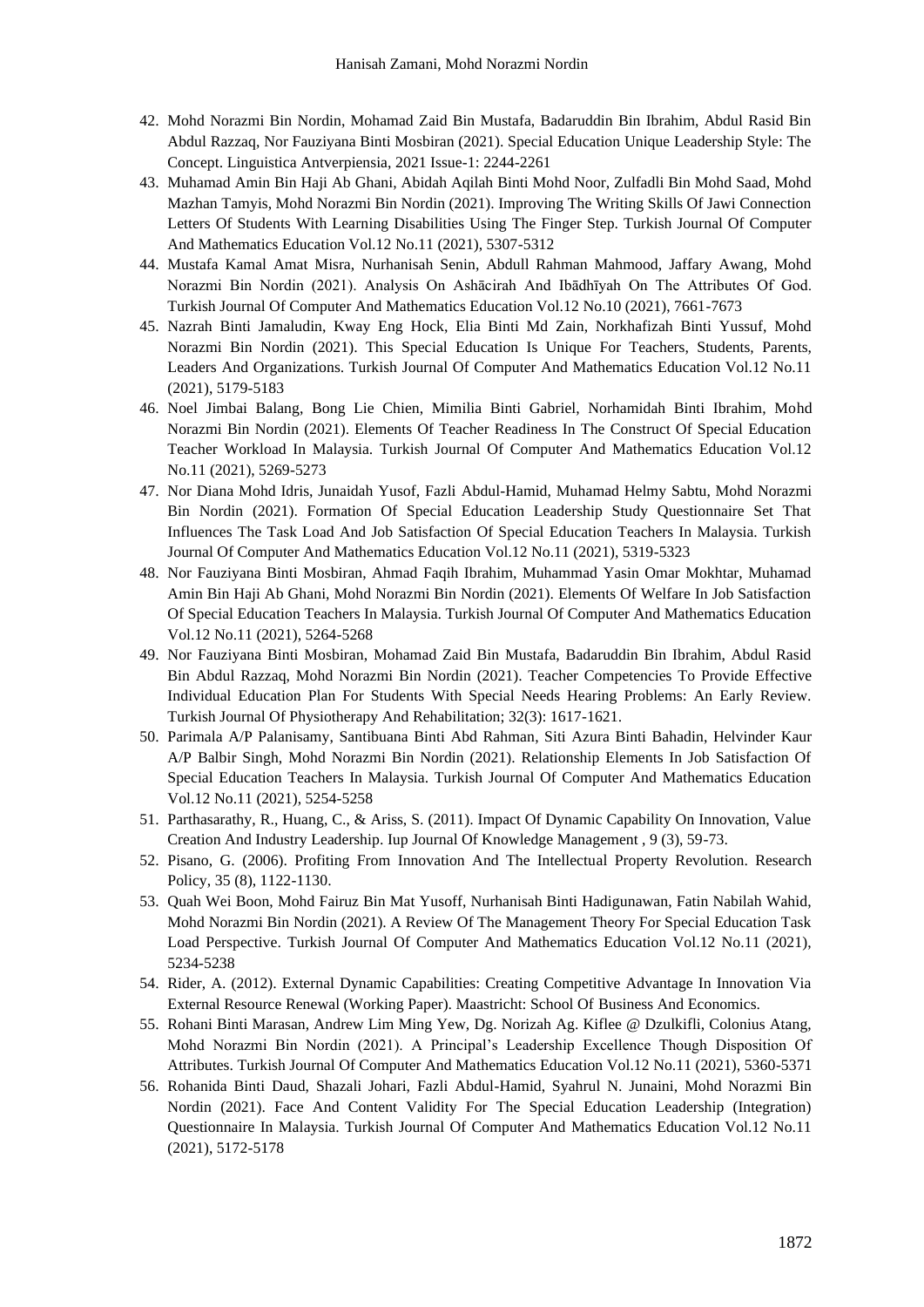- 57. Roszi Naszariah Nasni Naseri, Maryam Mohd Esa, Norlela Abas, Nurul Zamratul Asyikin Ahmad, Rafidah Abd Azis, Mohd Norazmi Bin Nordin (2021). An Overview Of Online Purchase Intention Of Halal Cosmetic Product: A Perspective From Malaysia. Turkish Journal Of Computer And Mathematics Education Vol.12 No.10 (2021), 7674-7681
- 58. Roszi Naszariah Nasni Naseri, Nurul Zamratul Asyikin Ahmad, Sharina Shariff, Harniyati Hussin, Mohd Norazmi Bin Nordin (2021). Issues And Challenges Of Online Shoppingactivities On The Impact Of Corona Pandemic :A Study On Malaysia Retail Industry. Turkish Journal Of Computer And Mathematics Education Vol.12 No.10 (2021), 7682-7686
- 59. Santibuana Binti Abd Rahman, Helvinder Kaur A/P Balbir Singh, Albert Feisal@Muhd Feisal Bin Ismail, Salsuhaida Binti Sulaiman, Mohd Norazmi Bin Nordin (2021). Formation Of Special Education Leadership Study Interview Protocol That Affects The Task Load And Job Satisfaction Of Special Education Teachers In Malaysia. Turkish Journal Of Computer And Mathematics Education Vol.12 No.11 (2021), 5313-5318
- 60. Schumpeter, Ja (1950). Capitalism, Socialism, And Democracy . New York: Harper.
- 61. Schumpeter, Ja (1985). Economic Development Theory (2 Ed.). São Paulo: New Cultural.
- 62. Shahrul Hapizah Musa, Elia Binti Md Zain, Muhd Zulkifli Ismail, Hifzan Binti Mat Hussin, Mohd Norazmi Bin Nordin (2021). Something Important For Special Education In Malaysia. Turkish Journal Of Computer And Mathematics Education Vol.12 No.11 (2021), 5211-5216
- 63. Shahrulliza Binti Saharudin, Siti Azura Binti Bahadin, Helvinder Kaur A/P Balbir Singh, Shazali Johari, Mohd Norazmi Bin Nordin (2021). The Single Predictor Of The Influence Of Headmasters Leadership On Special Education Teachers Job Satisfaction In Malaysia. Turkish Journal Of Computer And Mathematics Education Vol.12 No.11 (2021), 5184-5191
- 64. Siti Jamilah Samsuddin, Mazidah Binti Ali, Ashari Ismail, Mohd Saifulkhair Omar, Mohd Norazmi Bin Nordin (2021). Elements Of Work Type In The Construct Of Special Education Teacher Workload In Malaysia. Turkish Journal Of Computer And Mathematics Education Vol.12 No.11 (2021), 5259- 5263
- 65. Suarez, F., & Utterback, J. (1995). Dominant Designs And The Survival Of Firms. Strategic Management Journal, 16( 6), 415-430.
- 66. Sumaiyah Mohd Zaid, Nurhanani Che Rameli, Aidah Alias, Mohammad Fahmi Abdul Hamid, Mohd Norazmi Bin Nordin (2021). Virtual Learning Of Deaf Students: We Miss Pupils, We Hate Covid19. Turkish Journal Of Computer And Mathematics Education Vol.12 No.11 (2021), 5197-5201
- 67. Sundbo, J., & Gallouj, F. (1998). Innovation In Services (Si4s Synthesis Paper S2). Oslo: Step Group.
- 68. Suzana Basaruddin, Muhamad Helmy Sabtu, Azizan Arshad, Irma Shayana Bte Samaden, Mohd Norazmi Bin Nordin (2021). Elements Of Knowledge In The Leadership Construct Of Special Education Head Teachers In Malaysia. Turkish Journal Of Computer And Mathematics Education Vol.12 No.11 (2021), 5146-5150
- 69. Syahrul Anuar Ali, Khadijah Binti Mustapha, Jalila J., Sofia Binti Elias, Mohd Norazmi Bin Nordin (2021). Financial Elements In Job Satisfaction Of Special Education Teachers In Malaysia. Turkish Journal Of Computer And Mathematics Education Vol.12 No.11 (2021), 5229-5233
- 70. Teece, Dj (1986). Profiting From Technological Innovation: Implications For Integration, Collaboration, Licensing And Public Policy. Research Policy, 15 (6), 285-305.
- 71. Teece, Dj (2007). Explaining Dynamic Capabilities: The Nature And Microfoundations Of (Sustainable) Enterprise Performance. Strategic Management Journal, 28 (13), 1319–1550.
- 72. Teece, Dj (2009). Dynamic Capabilities And Strategic Management . Oxford: Oxford University Press.
- 73. Teece, Dj, Pisano, G., & Shuen, A. (1997). Dynamic Capabilities And Strategic Management. Strategic Management Journal, 18 (7), 509-533.
- 74. Tidd, J., Bessant, J., & Pavitt, K. (2008). Innovation Management (3 Ed.). Porto Alegre: Bookman.
- 75. Tumisah Binti Akim, Siti Azura Binti Bahadin, Helvinder Kaur A/P Balbir Singh, Irma Shayana Bte Samaden, Mohd Norazmi Bin Nordin (2021). Elements Of Qualification In The Leadership Construct Of Special Education Headmasters In Malaysia. Turkish Journal Of Computer And Mathematics Education Vol.12 No.11 (2021), 5135-5140